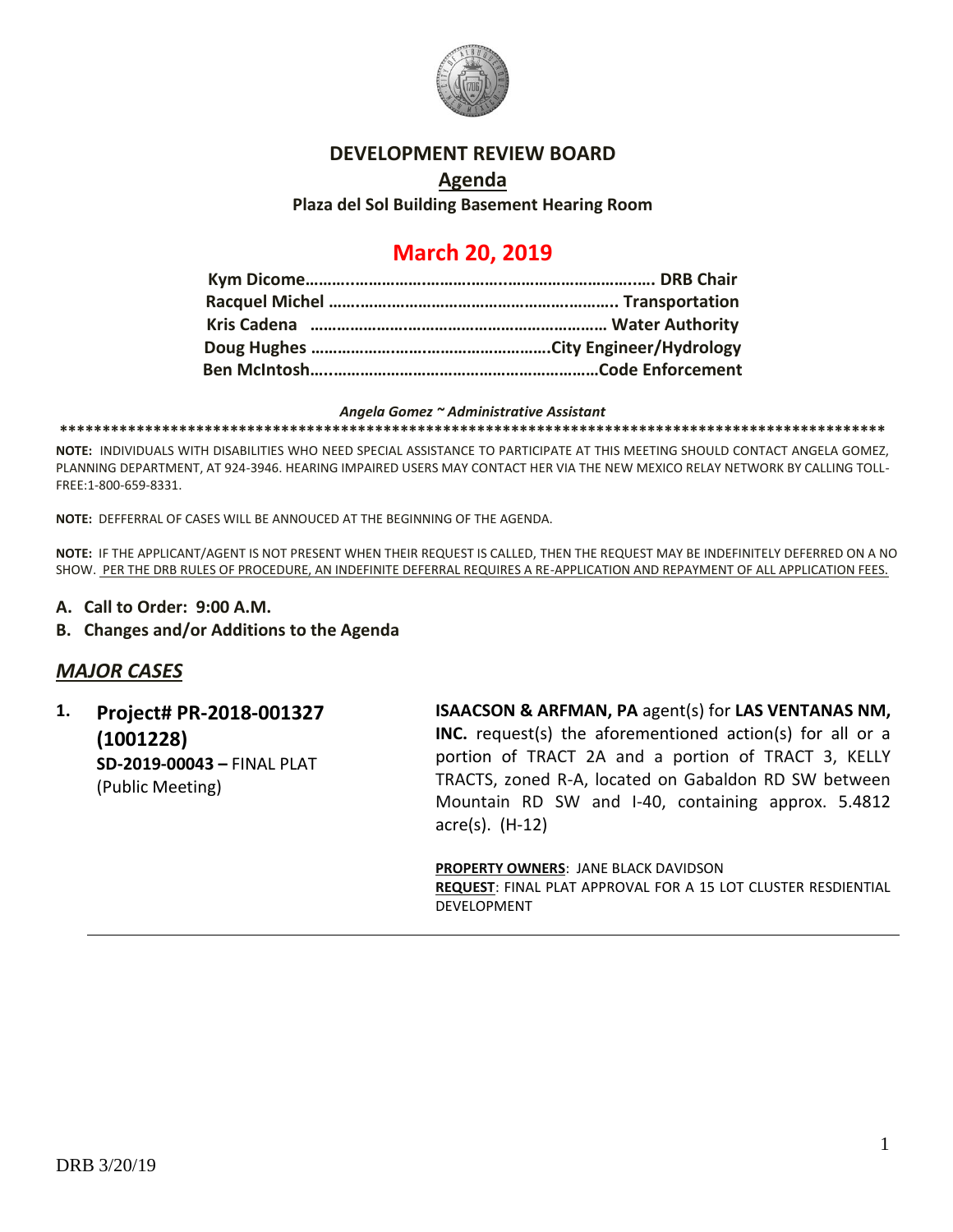| 2. | Project# PR-2018-001284<br>(1000551, 1009284)<br>SD-2019-00051 - EXTENSION OF<br><b>INFRASTRUCTURE LIST</b><br>(Public Meeting)                                                                                                                                                                                                                                                             | RESPEC agent(s) for KASSAM LAND ACQUISITION 10, LLC<br>request(s) the aforementioned action(s) for all or a portion<br>of TRACTS A-2-A-1-A and A-2-A-2-A of PARK SQUARE, zoned<br>MX-H, located on AMERICAS PKWY NE south of INDIAN<br>SCHOOL RD NE and west of LOUISIANA BLVD NE, containing<br>approximately 4.076 acre(s). (J-18)                                                                                                                                                                               |
|----|---------------------------------------------------------------------------------------------------------------------------------------------------------------------------------------------------------------------------------------------------------------------------------------------------------------------------------------------------------------------------------------------|--------------------------------------------------------------------------------------------------------------------------------------------------------------------------------------------------------------------------------------------------------------------------------------------------------------------------------------------------------------------------------------------------------------------------------------------------------------------------------------------------------------------|
|    |                                                                                                                                                                                                                                                                                                                                                                                             | PROPERTY OWNERS: NEW OMNI HOSPITALITY LLCC/O LEGACY<br><b>HOSPITALITY LLC</b><br>REQUEST: EXTENSION OF INFRASTRUCTURE LIST                                                                                                                                                                                                                                                                                                                                                                                         |
| 3. | Project# PR-2018-002134<br>(1000539)<br>SI-2019-00056 - SITE PLAN<br>(Public Meeting)                                                                                                                                                                                                                                                                                                       | JON ANDERSON agent(s) for HOPE CHRISTIAN SCHOOLS<br>INC request(s) the aforementioned action(s) for all or a<br>portion of TRACT B PLAT OF TRACT B HOPE CHRISTIAN<br>SCHOOL & LOT 23-A, BLOCK 11, TRACT A, NORTH<br>ALBUQUERQUE ACRES,<br>zoned MX-M, located on<br>PALOMAS AV NE, south of PASEO DEL NORTE NE and east<br>of SAN PEDRO DR NE, containing approximately 7.7 acre(s).<br>$(D-18)$                                                                                                                   |
|    |                                                                                                                                                                                                                                                                                                                                                                                             | PROPERTY OWNERS: HOPE CHRISTIAN SCHOOLS INC<br>REQUEST: SITE PLAN FOR ELEMENTARY SCHOOL EXPANSION                                                                                                                                                                                                                                                                                                                                                                                                                  |
| 4. | Project# PR-2018-001361<br>(1000845, 1006833)<br>SD-2019-00046 - VACATION OF PRIVATE<br>SIDEWALK EASEMENT<br>SD-2019-00047 - VACATION OF 20'<br>PUBLIC STORM DRAIN EASEMENT<br>SD-2019-00048 - VACATION OF 20'<br>PUBLIC WATERLINE EASEMENT<br>SD-2019-00049 - VACATION OF 10'<br>PUBLIC UTILITY EASEMENT<br>SD-2019-00050 - VACATION OF 10'<br>PUBLIC UTILITY EASEMENT<br>(Public Hearing) | TIERRA WEST, LLC agent(s) for BEN E. KEITH request(s) the<br>aforementioned action(s) for all or a portion of LOT 1A<br>BULK LAND PLAT of LOT 1-A UNSER TOWNE CROSSING &<br>LOT 8 PLAT of TOWNE CROSSING, zoned NR-BP, located at<br>UNSER BLVD NW between LOS VOLCANES RD NW and<br>GALLATIN PL NW, containing approximately 50.4641<br>$\arccos(5)$ . $(J-10)$<br><b>PROPERTY OWNERS: BEN E. KEITH &amp; SWIRE PACIFIC HOLDINGS INC</b><br>DBA COCA COLA USA<br><b>REQUEST: VACATION OF 5 EXISTING EASEMENTS</b> |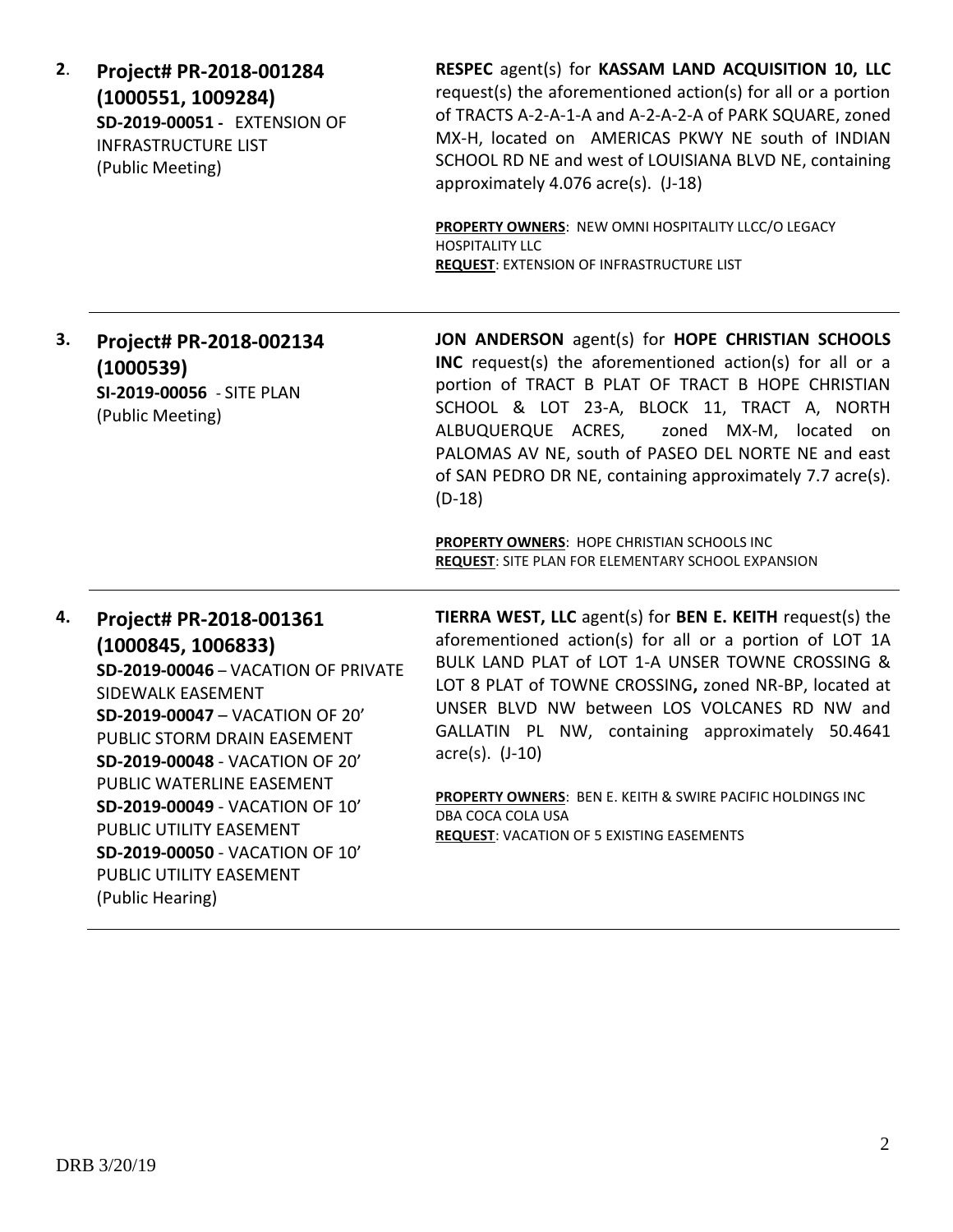**5. Project # PR-2018-001399 VA-2019-00090** – VARIANCE TO DPM – SORREL LANE **VA-2019-00091 –** SIDEWALK WAIVER – SORREL LANE **VA-2019-00092 –** VARIANCE TO DPM-GUN CLUB ROAD **VA-2019-00093 –** SIDEWALK WAIVER – GUN CLUB ROAD (Public Hearing)

**CSI – CARTESIAN SURVEYS INC.** agent(s) for **ROBERT TAFOYA** request(s) the aforementioned action(s) for all or a portion of: LT 2A PLAT OF LTS 2A & 2B, BLK 4 VALLEY GARDENS SOUTH, UNIT LOT 2A, BLOCK 4, SUBDIVISION VALLEY GARDENS SOUTH UNIT 1 zoned R-1, located at 4400 SORREL LA SW, Albuquerque, NM, containing approximately 0.9616 acre(s). (Q-11)

**PROPERTY OWNERS**: TAFOYA ROBERT M & PATRICIA A **REQUEST**: ALLOW STREET SECTIONS TO REMAIN AS IS WITH REPLAT OF ONE LOT INTO 2 NEW LOTS

# **6. Project# PR-2019-002044 (1011642)**

**SD-2019-00034** – PRELIMINARY PLAT **SD-2019-00030** – SITE PLAN - DRB **SD-2019-00039** –TEMP DEFERRAL OF SIDEWALK **SD-2019-00040** –SIDEWALK WAIVER (Public Hearing)

**MARK GOODWIN & ASSOCIATES, PA** agent(s) for **CINNAMON MORNING DEVELOPMENT, LLC** request(s) the aforementioned action(s) for all or a portion of LOT 3 ALVARADO GARDENS ADDN UNIT 1**,** zoned R-A, located at 2700 RIO GRANDE BLVD NW, Albuquerque, NM, containing approximately 2.5103 acre(s). (G-12 & G-13)*[Deferred from 2/27/19]*

**PROPERTY OWNERS**: PERCILICK SUE E **REQUEST**: SUBDIVIDE INTO 8 LOTS (CLUSTER DEVELOPMENT)

### **7. Project# PR-2018-001996 (1010401, 1004404) SD-2019-00028 -** AMENDMENT TO PRELIMINARY PLAT **SD-2019-00023 –** VACATION OF TEMPORARY PUBLIC ROADWAY EASEMENT **SD-2019-00030** – VACATION OF A PUBLIC WATER EASEMENT **SD-2019-00031** – VACATION OF A PUBLIC ROADWAY EASEMENT (Public Hearing)

**PRICE LAND AND DEVELOPMENT GROUP** agent(s) for **PV TRAILS ALBUQUERQUE, LLC** request(s) the aforementioned action(s) for all or a portion of TRACT H, DURANGO UNIT 1 (AKA DURANGO UNITS 3A & 3B) **,** zoned R-1D, located on WOODMONT AVE between RAINBOW AVE and PASEO DEL NORTE BLVD, containing approximately 18.83 acre(s). (C-9) *[Deferred from 2/13/19, 2/27/19]*

**PROPERTY OWNERS**: PV TRAILS ALBUQUERQUE LLC **REQUEST**: AMEND PRELIMINARY PLAT FOR 35 RESIDENTIAL LOTS AND 1 TRACT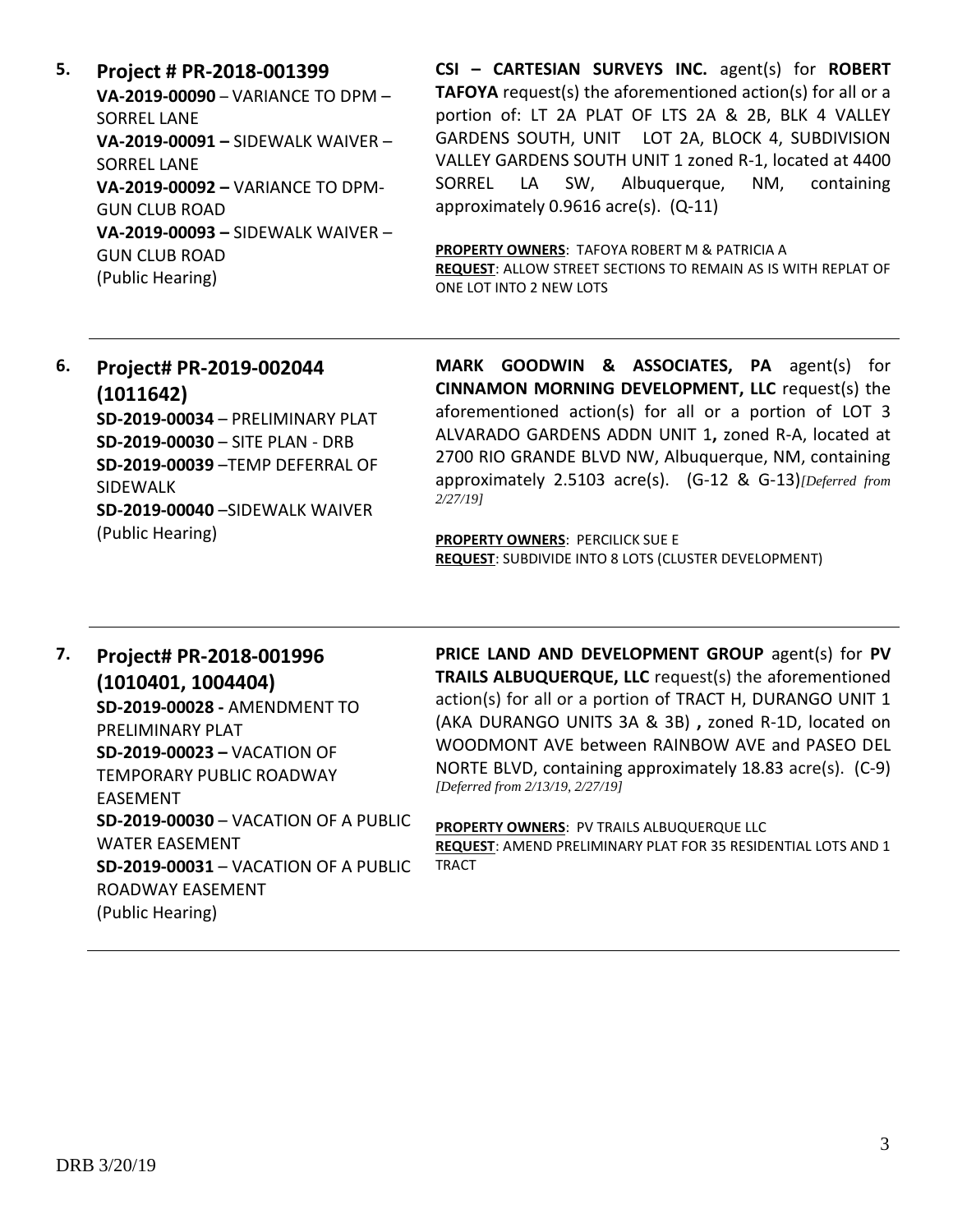| 8. | Project# PR-2018-001996                     |
|----|---------------------------------------------|
|    | (1010401, 1004404)                          |
|    | SD-2019-00024 - PRFLIMINARY PLAT            |
|    | VA-2019-00032 - TFMPORARY DFFFRRAL          |
|    | OF SIDEWALK                                 |
|    | <b>VA-2019-00031 - SIDFWALK WAIVFR</b>      |
|    | <b>SD-2019-00029 - VACATION OF PUBLIC</b>   |
|    | ROADWAY FASFMFNT                            |
|    | <b>SD-2019-00025 - VACATION OF A PUBLIC</b> |
|    | WATER AND SANITARY SEWER FASEMENT           |
|    | (Public Hearing)                            |
|    |                                             |

**PRICE LAND AND DEVELOPMENT GROUP** agent(s) for **PV TRAILS ALBUQUERQUE, LLC** request(s) the aforementioned action(s) for all or a portion of TRACT H, DURANGO UNIT 1 (AKA DURANGO UNITS 4 & 5) **,** zoned R-1D, located on WOODMONT AVE between RAINBOW AVE and PASEO DEL NORTE BLVD, containing approximately 11.32 acre(s). (C-9) *[Deferred from 2/13/19, 2/27/19]*

**PROPERTY OWNERS**: PV TRAILS ALBUQUERQUE LLC **REQUEST**: PRELIMINARY PLAT FOR 39 RESIDENTIAL LOTS

| 9. | Project# PR-2018-001991<br>(1004404)<br>SD-2019-00026 - PRELIMINARY PLAT<br>VA-2019-00033 - TEMPORARY DEFERRAL<br>OF SIDEWALK<br><b>SD-2019-0027 - VACATION OF</b><br><b>TEMPORARY PUBLIC DRAINAGE</b><br><b>FASFMENT</b> | PRICE LAND AND DEVELOPMENT GROUP agent(s) for PV<br>TRAILS ALBUQUERQUE, LLC request(s) the aforementioned<br>action(s) for all or a portion of TRACT 6 BULK LAND PLAT OF<br>THE TRAILS UNIT 3A & TRACT C CORRECTION PLAT OF<br>VALLE PRADO UNIT 3 (AKA VALLE PRADO UNITS 4 & 5),<br>zoned R-1D, located on WOODMONT AVE between<br>RAINBOW AVE and PASEO DEL NORTE BLVD, containing<br>approximately 15.52 acre(s). (C-9) [Deferred from 2/13/19, 3/6/19] |
|----|---------------------------------------------------------------------------------------------------------------------------------------------------------------------------------------------------------------------------|-----------------------------------------------------------------------------------------------------------------------------------------------------------------------------------------------------------------------------------------------------------------------------------------------------------------------------------------------------------------------------------------------------------------------------------------------------------|
|    | (Public Hearing)                                                                                                                                                                                                          | PROPERTY OWNERS: PV TRAILS ALBUQUERQUE LLC<br><b>REQUEST: PRELIMINARY PLAT FOR 93 RESIDENTIAL LOTS</b>                                                                                                                                                                                                                                                                                                                                                    |

#### **10. Project# 1011598 18DRB-70137** - VACATION OF PUBLIC RIGHT-OF-WAY **18DRB-70138** - SIDEWALK VARIANCE **18DRB-70139** - SUBDIVISION DESIGN VARIANCE FROM MINIMUM DPM **STANDARDS 18DRB-70140** - PRELIMINARY/ FINAL PLAT (Public Hearing)

**BOB KEERAN** request(s) the above action(s) for all or a portion of Lot(s) 17 & 18, Block(s) 4, Tract(s) 3, NORTH ALBQ ACRES Unit 3**,** zoned PD (RD/5DUA), located on VENTURA ST NE between SIGNAL AVE NE and ALAMEDA BLVD NE, containing approximately 2 acre(s). (C-20) *[Deferred from 5/16/18, 6/13/18, 7/18/18 8/8/18, 9/12/18, 10/24/18. 12/5/18, 12/19/18, 1/9/19, 1/23/19, 2/13/19, 2/27/19]*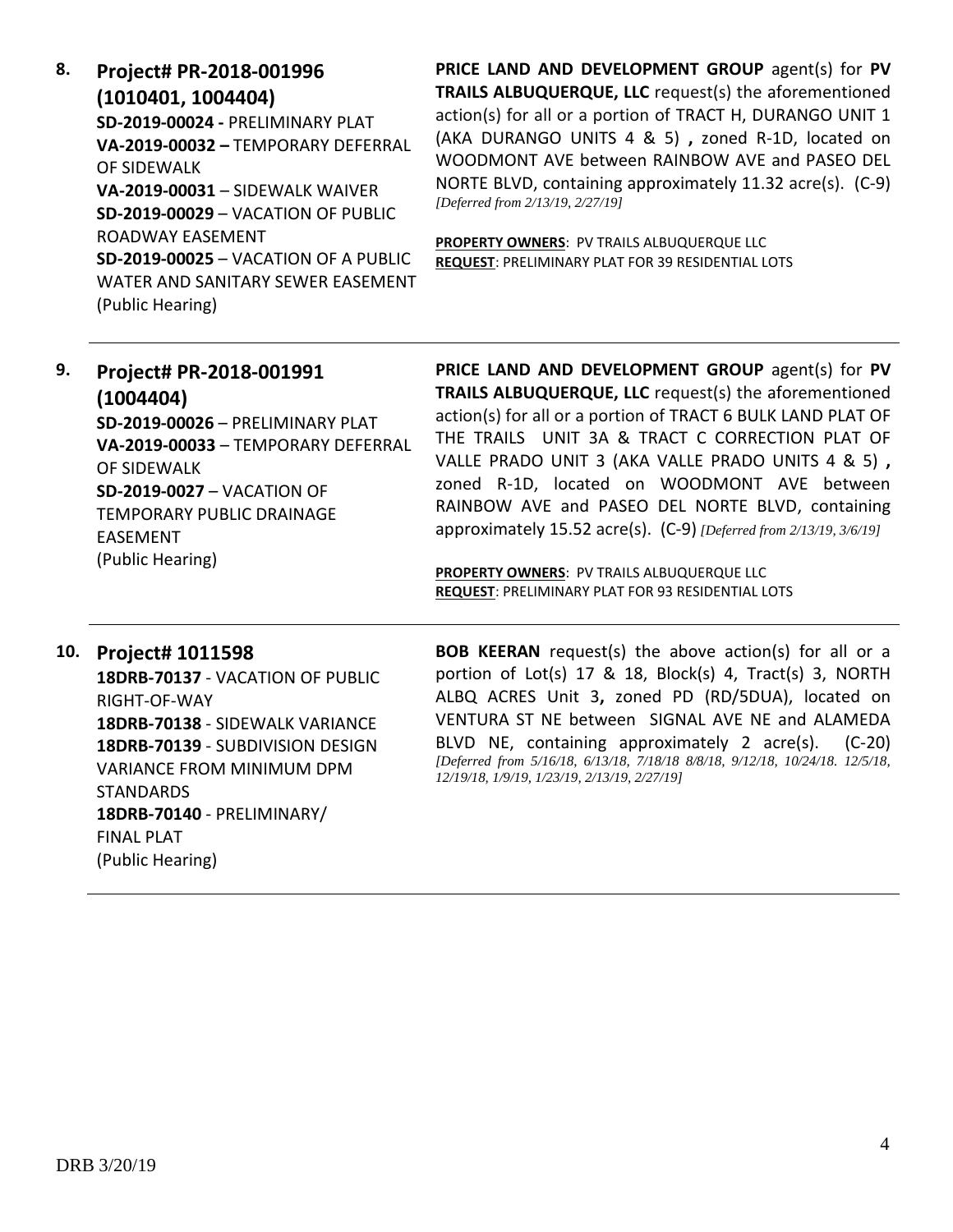**11. Project# PR-2018-001914 (1009674, 1006801) SI-2019-00040** - SITE PLAN (Public Meeting)

**TIERRA WEST, LLC** agent(s) for **GALLATIN DEVELOPMENT LLC & CLIFFORD ABQ C/O BURKE & ASSOCIATES LLC** request(s) the aforementioned action(s) for all or a portion of TRACT C BULK LAND PLAT of TRACTS A THRU D MERIDIAN BUSINESS PARK II (A REPLAT OF LOT 3 & TRACTS S-1A, S-2A-2 ATRISCO BUSINESS PARK UNIT 2)**,** zoned NR-BP, located on GALLATIN PLACE NW between LOS VOLCANES RD NW and FORTUNA RD NW, containing approximately 22.4273 acre(s). (J-10) *[Deferred from 3/6/19]*

**PROPERTY OWNERS**: GALLATIN DEVELOPMENT LLC & CLIFFORD ABQ C/O BURKE & ASSOCIATES LLC **REQUEST**: DRB SITE PLAN FOR A MAJOR EXPANSION

#### *MINOR CASES*

| 12. | Project# PR-2018-001773<br>SD-2019-00056 - PRELIMINARY/FINAL<br><b>PLAT</b><br>(Public Meeting)                                     | ARCH + PLAN LAND USE CONSULTANTS agent(s) for<br><b>PHILLIP HOPPER</b> request(s) the aforementioned action(s)<br>for all or a portion of LOTS 8 & 9, BLOCK 3,<br><b>GARCIA</b><br>ADDITION, zoned R-1A, located at 1210 11TH ST NW,<br>containing approximately 0.1276 acre(s). (J-13)                                               |
|-----|-------------------------------------------------------------------------------------------------------------------------------------|---------------------------------------------------------------------------------------------------------------------------------------------------------------------------------------------------------------------------------------------------------------------------------------------------------------------------------------|
|     |                                                                                                                                     | <b>PROPERTY OWNERS: HOPPER PHILLIP D</b><br><b>REQUEST: LOT CONSOLIDATION</b>                                                                                                                                                                                                                                                         |
| 13. | Project# PR-2018-001494<br>$(1000042 + PR - 2018 - 001459)$<br>SD-2019-00057 - PRELIMINARY/FINAL<br><b>PLAT</b><br>(Public Meeting) | WAYJOHN SURVEYING INC. agent(s) for ANDRE LEGER C/O<br><b>PETER GENERIS</b> request(s) the aforementioned action(s) for<br>all or a portion of LOTS A-F and LOTS 1-5, KIRKLAND<br>ADDITION UNIT 3, zoned R-ML, located on BETHEL AVE SE<br>between MULBERRY ST. SE and KIRTLAND PARK, containing<br>approximately 2.0 acre(s). (M-15) |
|     |                                                                                                                                     | <b>PROPERTY OWNERS: LEGER ANDRE</b><br><b>REQUEST: CONSOLIDATE 11 EXISTING LOTS INTO 2 AND INCORPORATE</b><br>VACATED R/W OF BETHEL AVE                                                                                                                                                                                               |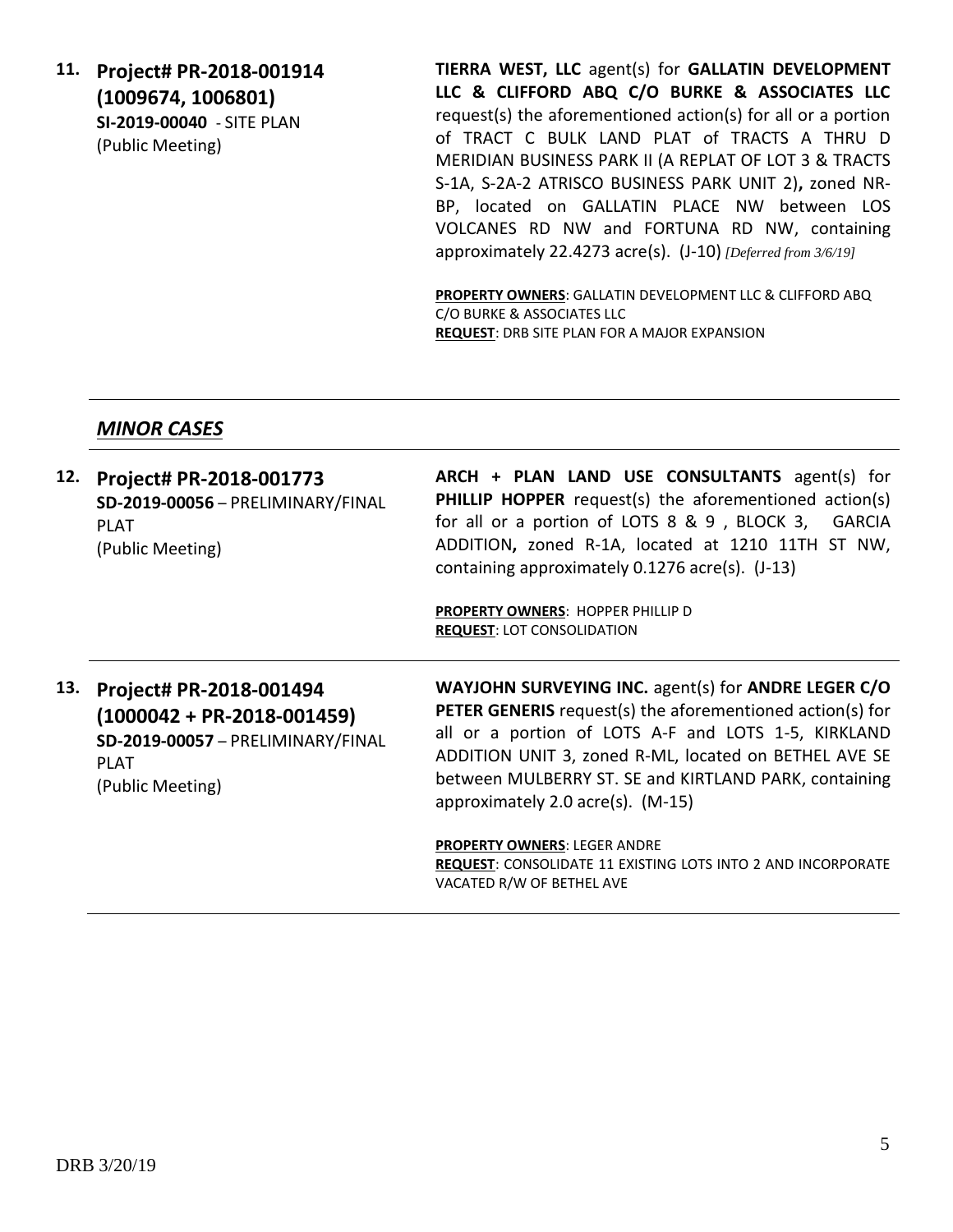**14. Project# PR-2018-001403 SD-2018-00120**- PRELIMINARY/FINAL PLAT (Public Meeting)

**ARCH + PLAN LAND USE CONSULTANTS** agent(s) for **A.J. and MARY ELLEN RICH** request(s) the aforementioned action(s) for all or a portion of LOTS D & E BLK 44 PEREA ADD & VAC POR OF MOUNTAIN RD**,** zoned R-T, located at 1406 MOUNTAIN RD NW, containing approximately .34 acre(s). (J-13) ) *[Deferred from 12/19/18, 1/30/19, 2/13/19, 2/27/19]*

**PROPERTY OWNERS**: PLL ENTERPRISES LCC **REQUEST**: REALIGNMENT OF EXISTING LOTS & VACATED RIGHT OF WAY

#### **15. Project# PR-2018-001431 (1001081) SI-2019-00059** – – FINAL SIGN OFF OF EPC

SITE PLAN(18EPC-40037) (Public Meeting)

**CONSENSUS PLANNING, INC.** agent(s) for **CITY OF ALBUQUERQUE, FIRE DEPARTMENT AND DEPARTMENT OF MUNICIPAL DEVELOPMENT** request(s) the aforementioned action(s) for all or a portion of PARCEL D WITHIN LOT 23, BLOCK 31, SNOW HEIGHTS ADDN and VACATED PORTIONS OF SNOW HEIGHTS CIRCLE NE**,** zoned MX-M (NR-SU), located on MENAUL BLVD NE, west of EUBANK BLVD NE and east of GLORIETA ST NE, containing approximately 1.2105 acre(s). (H-20) *[Deferred from 3/6/19]*

**PROPERTY OWNERS**: CITY OF ALBUQUERQUE **REQUEST**: EPC SITE PLAN SIGN OFF FOR FIRE STATION #9

#### **16. Project# PR-2018-001702**

**SD-2019-00053** – PRELIMINARY/FINAL PLAT **SD-2019-00063 –** SIDEWALK VARIANCE **SD-2019-00064 –** STREET WIDTH VARIANCE **SD-2019-00065 –** RIGHT-OF-WAY WIDTH VARIANCE (Public Hearing)

**COMMUNITY SCIENCES** agent(s) for **NISLY HOMES, LLC** request(s) the aforementioned action(s) for all or a portion of LOT 2 SHAMROCK ADDN & TR 101-C MRGCD MAP 34**,**  zoned MX-L, located at 2415 MATTHEW AV NW west of RIO GRANDE BLVD NW and north of DON QUIXOTE DR NW, containing approximately 0.233 acre(s). (G-12) *[Deferred from 3/6/19]*

**PROPERTY OWNERS**: US BANK **REQUEST**: SUBDIVIDING 2 LOTS INTO 3